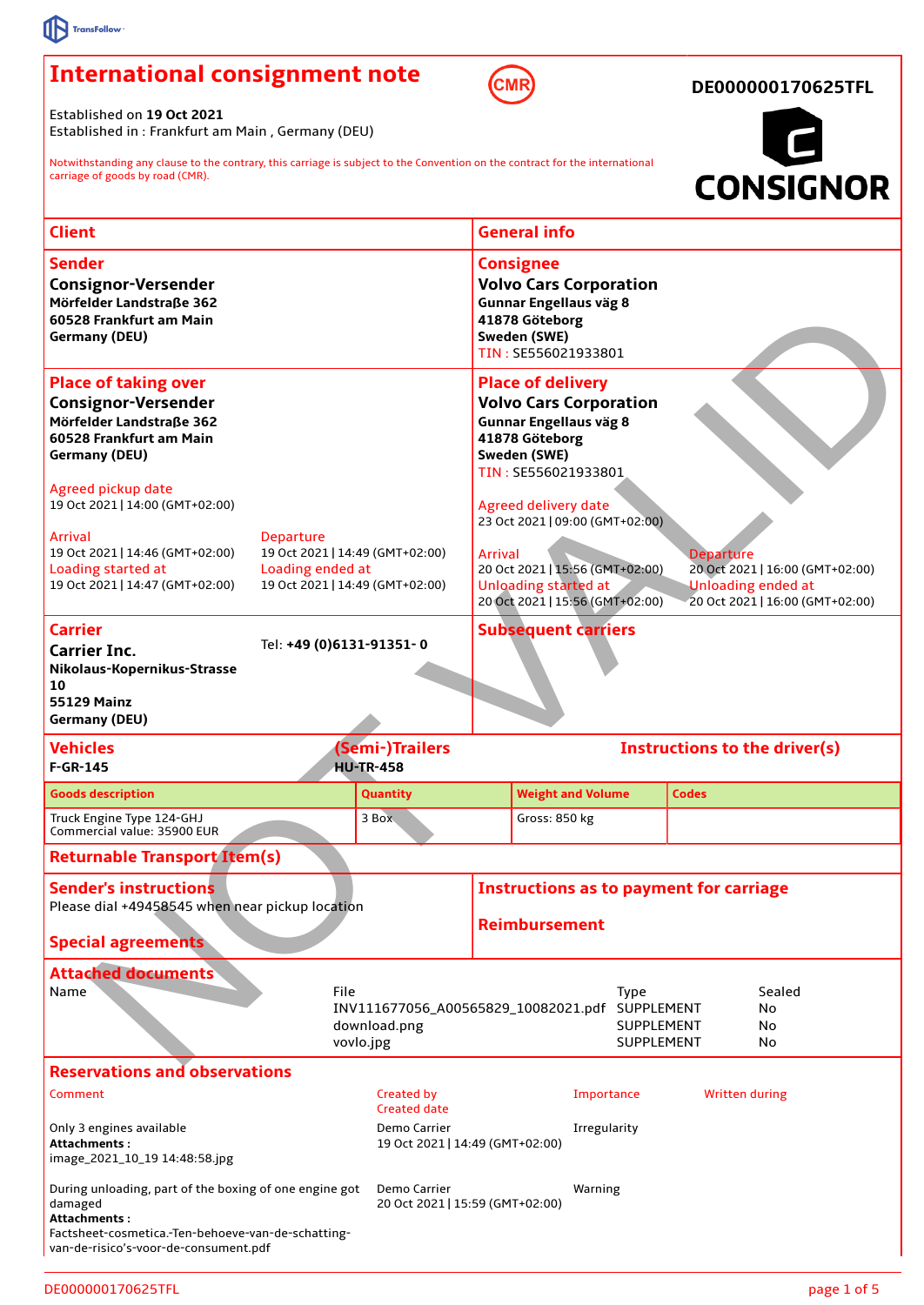

Signature of the consignee



Volvo Cars Corporation transfollowtest+consignee@gmail.com Date and Time 20 Oct 2021 | 16:01:38 (GMT+02:00) 52.088933,4.322144 (lat,lng)



## **Status** DELIVERED

This document is issued via the TransFollow solution. Each party filling in or uploading any information including attachments, images or logos shall be fully responsible that the content of the so uploaded document is accurate, complete and up to date. Numbers like weights and volumes are entered manually by the user and are not computed by TransFollow.

*name: , file: INV111677056\_A00565829\_10082021.pdf, type: SUPPLEMENT* This document is not an image and cannot be rendered.

*name: , file: download.png, type: SUPPLEMENT*

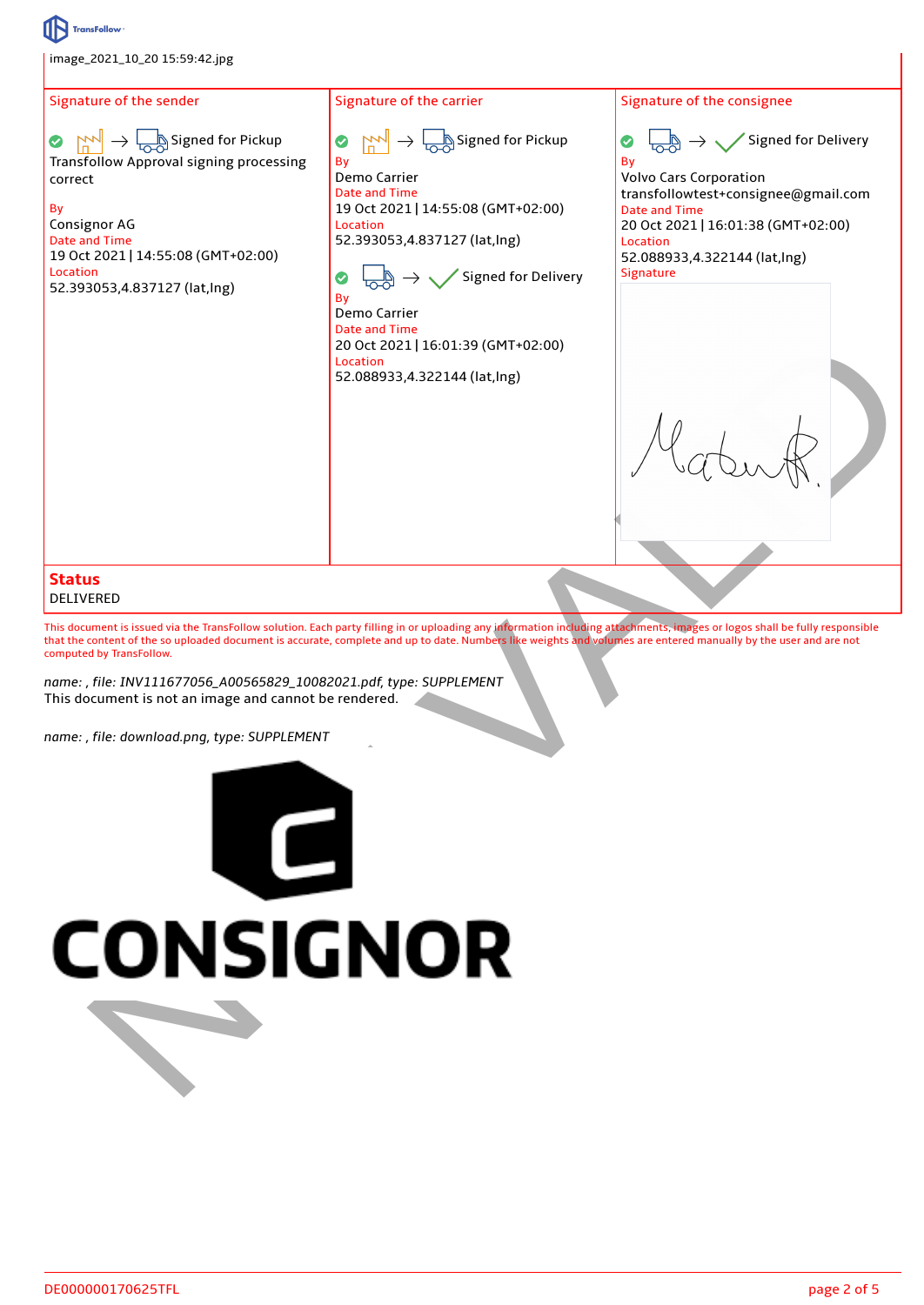

## *name: , file: vovlo.jpg, type: SUPPLEMENT*

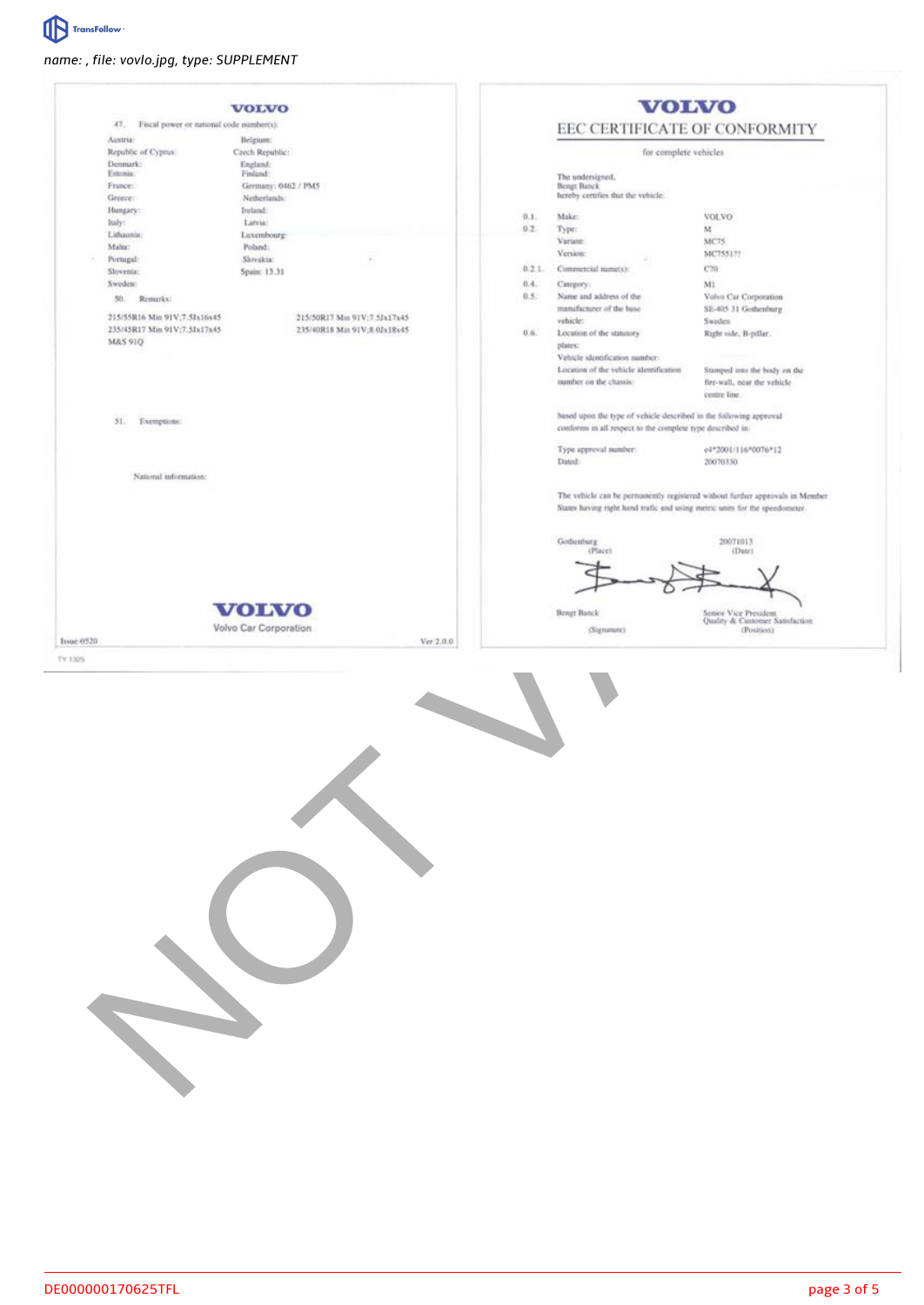

Comment #1, Attachment #1